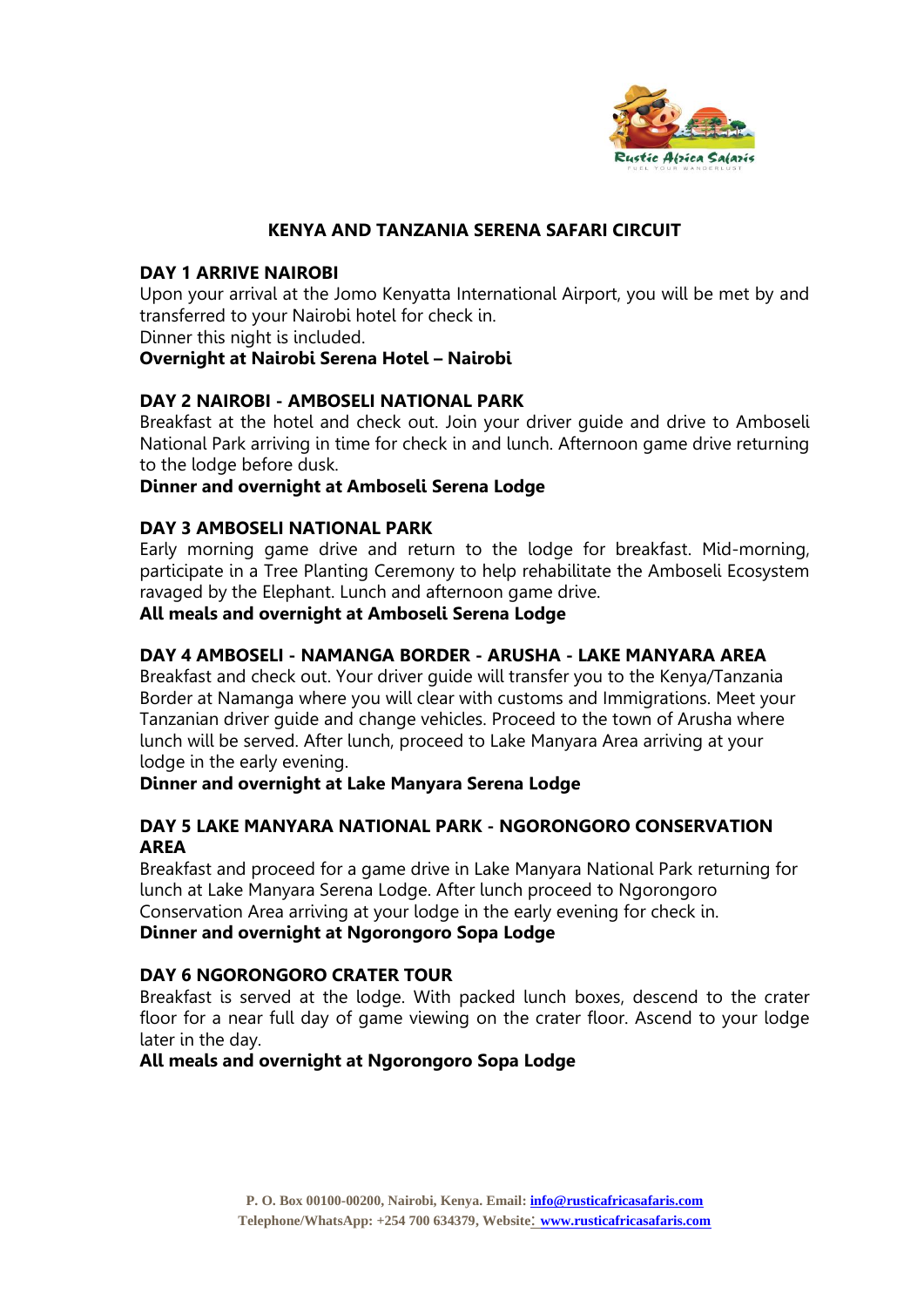

# **DAY 7 NGORONGORO - SERENGETI NATIONAL PARK**

Breakfast at the lodge and check out. We drive to Serengeti National Park with a visit to the Oldupai Gorge and a Masai Village. Arrive in time for check in and lunch at your lodge. After lunch settle in before departing for an afternoon game. Return to the lodge before night fall.

# **Dinner and overnight at Mbuzi Mawe Serena Camp.**

# **DAY 8 SERENGETI NATIONAL PARK**

Full day in Serengeti National Park with game drives. **All meals and overnight at Mbuzi Mawe Serena Camp**

# **DAY 9 SERENGETI - LAKE VICTORIA**

Breakfast at the lodge and check out.

Exit the park with game drive enroute and proceed to Lake Victoria arriving in time for lunch. The rest of the afternoon at leisure.

#### **Dinner and overnight at Serenity On The Lake**

# **DAY 10 LAKE VICTORIA - ISEBANIA BORDER - MAASAI MARA GAME RESERVE**

Breakfast and check out. With packed lunch boxes, you will be transferred to the Kenya / Tanzania border at Isebania where you will clear with customs and immigration. Bid good bye to your Tanzanian driver guide and meet your Kenyan driver guide. Change vehicles and drive to Masai Mara Game Reserve arriving at your lodge in the evening.

#### **Dinner and overnight at Mara Serena Lodge**

# **DAY 11 MASAI MARA GAME RESERVE**

Early morning game drive in the reserve. Later return to your lodge for a little leisure. Lunch will be served at the lodge and later join your driver guide for an afternoon game drive returning to your lodge before dusk.

# **All meals and overnight at Mara Serena Lodge**

# **DAY 12 MASAI MARA - LAKE NAKURU NATIONAL PARK**

Breakfast at the lodge and check out. This day you will be heading to Lake Nakuru National Park to arrive in time for check in and lunch. Afternoon game drive insearch of the beautifull pink flamingos along the lake area together with other extra optional activities as suggested by your tour guide.

# **Dinner and overnight at Flamingo Hill Tented Camp**

#### **DAY 13 LAKE NAKURU - NAIROBI**

Breakfast at the camp and check out. Drive back to Nairobi and transfer to The Carnivore Restaurant. After lunch transferred back to your hotel for check in with the rest of the afternoon at leisure. Dinner is not included.

**Overnight at Nairobi Serena Hotel – Nairobi**